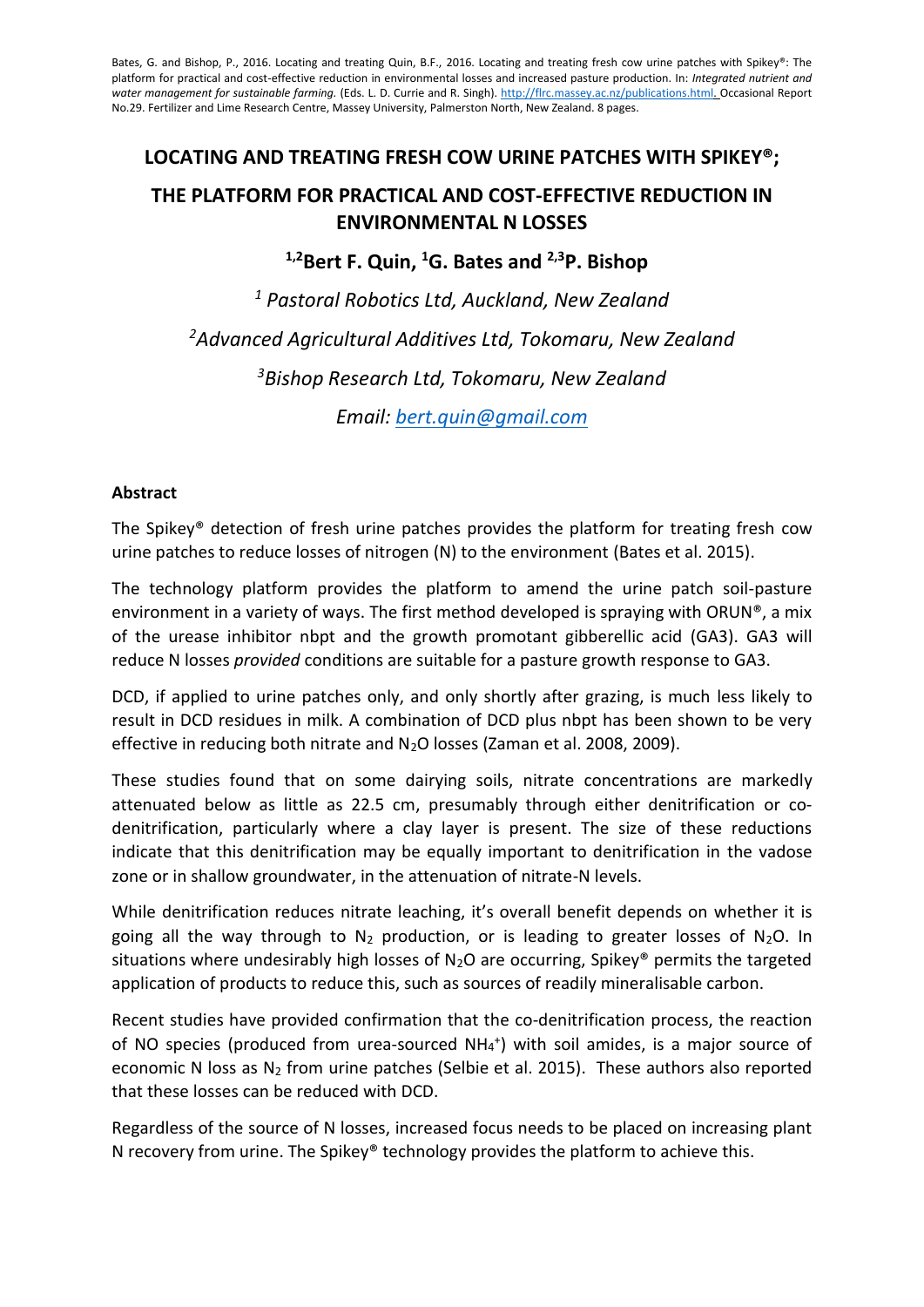#### **Introduction**

- Dairy products produced under grazing are increasingly being preferred in developed markets.
- However, a practical, cost-effective solution to the urine patch 'problem' is essential
- Spikey® provides the means to *detect* the fresh patches, so that they can be treated *before* significant N losses occur.
- The most urgent objectives with urine patch treatment are (i) to reduce nitrate leaching and increase pasture production, as cost-effectively as possible, and (ii) to learn more about natural attenuation of nitrate under urine patches, and the processes driving this.

# **Part 1. Treatment of the fresh urine patch**

#### *The ORUN® approach*

ORUN® was developed by Advanced Agricultural Additives Ltd, ORUN® combines nbpt and gibberellic acid. The nbpt, by being applied within 2 days of urine deposition, inhibits the conversion of urea in urine to ammonium-N for 5-7 days. This period is ample to allow lateral movement of the urea, significantly increasing the size, DM growth and N uptake of the urine patch (Bishop & Quin, 2010). The gibberellic acid component promotes growth and N uptake, but only in situations where plant energy supply is adequate.

Previous work (Bates et al. 2015) demonstrated that pasture growth and N uptake from spring-applied urine were increased by 70% with ORUN®, a mix of the urease inhibitor nbpt and growth promotant.

# *Results*

This paper presents data from autumn trials including (a) 3 trials on commercial dairy farms (in which very recent urine patches were detected with Spikey®), and (b) a trial at Massey University in which cow urine and ORUN® were hand applied.

In the Spikey® trials, DM growth in  $1m<sup>2</sup>$  quadrates surrounding 12 matched pairs of actual fresh urine patches (<3m apart, with and without ORUN®) were measured on commercial dairy farms near Gore (Southland), Rakaia (mid-Canterbury), and Morrinsville (Waikato), over the period mid-late April until early June 2015. All 3 sites were ryegrass dominant. The DM growth over this period, *vs* nil-urine controls, are shown in this period (Table 1). Also shown are the 'likely consumable' quantities, calculated by deducting a residual DM of 1200 kgDM/ha.

The results (Table 1) show considerable increases in urine patch growth (kg DM/ha basis), with a 66% increase in 'consumable DM' (ie, above 1200 kg DM/ha residual). Analysis of %N content showed no significant differences between ORUN® and no-ORUN® at any site (data not presented). Fig. 1 compares the average of these results to that of spring-applied urine.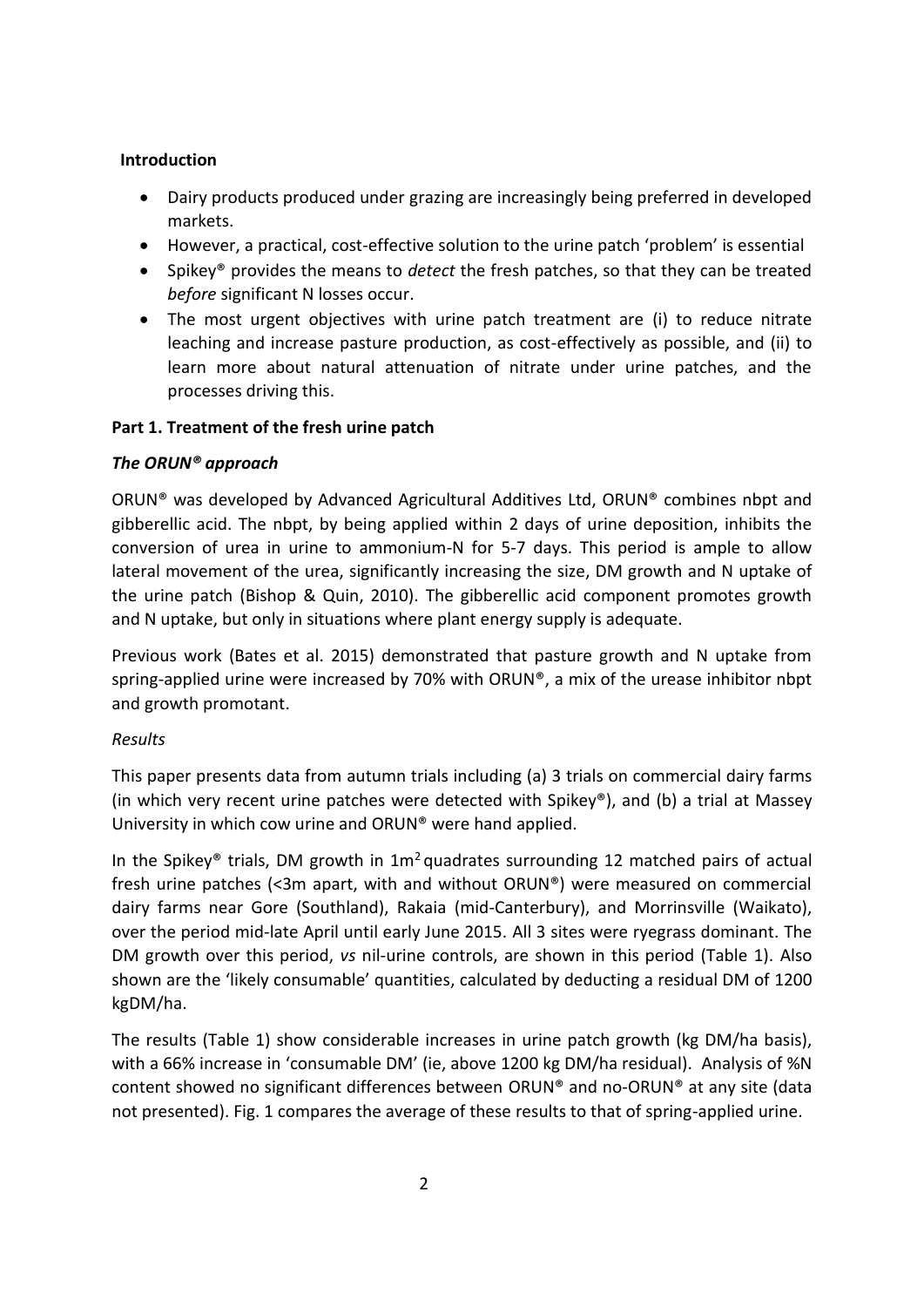|                                            |       | Southland Canterbury Waikato |      | ave.        | <b>Massey</b> |
|--------------------------------------------|-------|------------------------------|------|-------------|---------------|
| Control (no urine)                         | 1732  | 2025                         | 2388 | 2048        | 1338          |
| DM above 1200 residual                     | 532   | 825                          | 1188 | 848         | 118           |
| Urine only                                 | 2111  | 2717                         | 3332 | 2720        | 1535          |
| <b>Increase over control</b>               | 379   | 692                          | 944  | 672         | <b>197</b>    |
| DM above 1200 residual                     | 911   | 1517                         | 2132 | <i>1520</i> | 335           |
| Urine plus ORUN®                           | 2763  | 3160                         | 3686 | 3203        | 1756          |
| <i><u><b>Increase over control</b></u></i> | 1031  | 1135                         | 1298 | <b>1155</b> | 418           |
| DM above 1200 residual                     | 1563  | 1960                         | 2486 | 2003        | 556           |
| Increase over Urine only                   | 652   | 443                          | 354  | 483         | 221           |
| <b>% incr over 'Urine only' incr</b>       | (172) | (64)                         | (37) | (71)        | <u>(112)</u>  |
| LSD (5%) kg DM/ha                          | 169   | 301                          | 247  | 210         |               |

**\_\_\_\_\_\_\_\_\_\_\_\_\_\_\_\_\_\_\_\_\_\_\_\_\_\_\_\_\_\_\_\_\_\_\_\_\_\_\_\_\_\_\_\_\_\_\_\_\_\_\_\_\_\_\_\_\_\_\_\_\_\_\_\_**

Table 1. Urine patch DM over 6 weeks from mid-autumn to early winter 2015

The far right-hand column in Table 1 shows results from cow urine with and without ORUN® applied to a poor-species pasture set-stocked with sheep at Massey University. Although the low late-autumn N-responsiveness of the pasture at this site is evident, the increase in urine-patch DM with ORUN® (418kg DM/ha) was double that without (197 kg DM/ha). Soil nitrate-N in the 0-150 cm soil depth under urine patches at the end of the Massey trial was reduced 24% with ORUN®, from 83.6 to 64.1 kg N/ha, and the increase in plant N uptake was 50% more than the increase with urine alone. Fig. 1 compares N uptakes from spring (Bates et al 2015) and autumn (this study) urine patches, with and without ORUN®.

Separate studies demonstrated that the major effect of ORUN® was usually coming from the nbpt component (unpublished). The efficacy of GA3 on pasture has been shown by many to very dependent on a range of factors, particularly air temperature, minimum leaf mass, and plant energy levels. It can greatly stimulate pasture growth even in the presence of high soil mineral N in the right conditions, and for this reason and its low cost it is included in ORUN®. Our studies showed that the likelihood of a GA3 response was greatly diminished by application to freshly cut pasture with less than 1500 kg DM/ha present, as was likely to have been the case in the lysimeter studies reported by Woods et al. (2016). As GA3 acts only through leaf uptake, it is logical that there must be a certain critical DM mass present.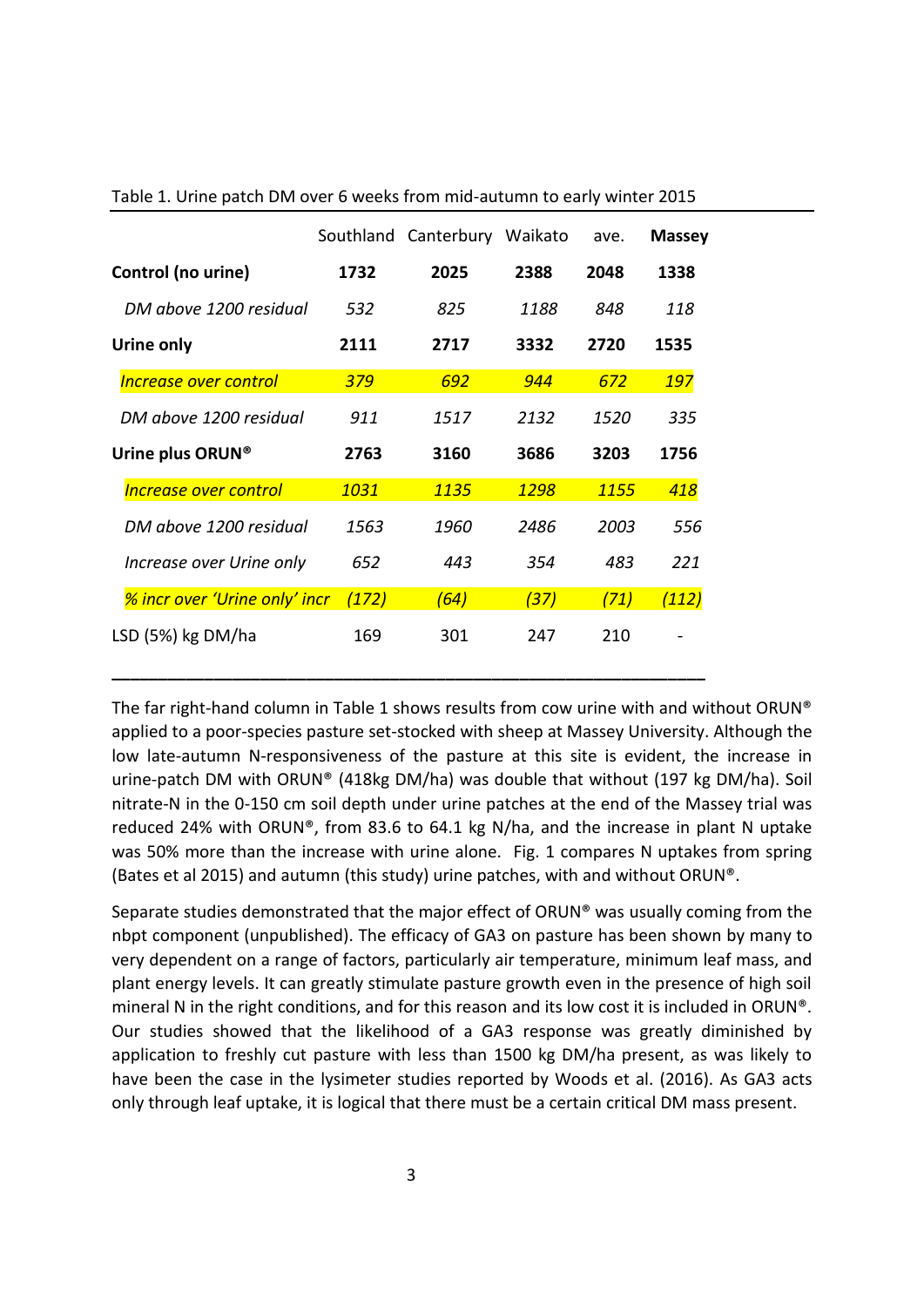

Fig 1. Comparison of pasture growth from urine deposition with and without ORUN®.

Addition of a mineralisable source of polymeric organic carbon (AlpHa®) to ORUN® (ORUN® PLUS) in the Massey trial was required to produce a reduction in nitrous oxide emission in this autumn trial, in contrast to the summer trial (Bates et al. 2015). The presence of AlpHa® also reduced the amount of nitrate remaining in the soil profile. The fact that pasture growth and N uptake were not increased in the presence of AlpHa® however suggested that the reduction in nitrate must have been a result of either denitrification or codenitrification.

*Residue issues*. There are no milk residue issues when nbpt is applied at low rates to fresh urine patches only, given the minimum 20-day grazing interval and extremely low rates of nbpt/ha. Nbpt has only ever been traced in milk, when it was physically mixed with feed immediately before consumption (even then at concentrations in the low ppb range). It has not been detected in milk in any grazed situation involving a 20-day grazing interval, even when applied to the entire pasture (report prepared for MPI by Global Sustainable Farming Ltd).

*Economics.* The entire equipment and running costs of Spikey® and ORUN® treatment are now calculated to be more than covered by the increase in pasture growth achieved and the savings in fertiliser N required (source: Pastoral Robotics Ltd, 2016).

#### *The DCD option*

DCD has been voluntarily withdrawn from the NZ dairy market until there is sufficient evidence regarding what levels of DCD in milk are safe for human consumption. The use of DCD is likely be far safer if applied only to fresh urine patches, given (i) the minimum 20-day interval before the next grazing, and (ii) the very low application rates per hectare required.

# *DCD plus nbpt*

Work by Zaman, Nguyen, Sagger and others have demonstrated that the combination of the 2 inhibitors is more effective in reducing nitrate and nitrous oxide than either DCD or nbpt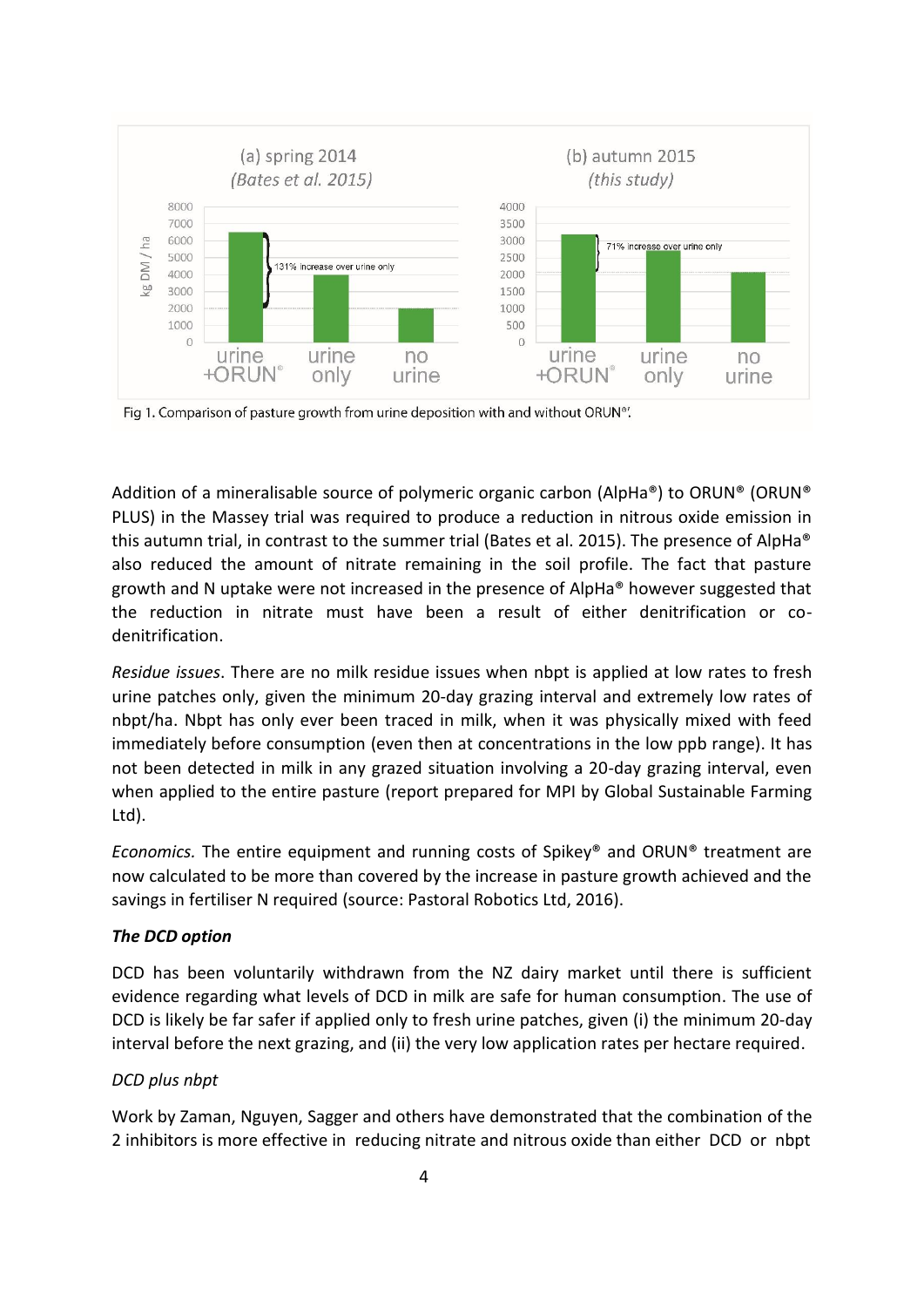alone from urine patches, without increasing ammonia volatilisation as DCD alone does (Zaman et al. 2008, 2009). Their studies did not include a combination of nbpt plus GA3, nor did they assess the effect of nbpt in increasing the size of the urine patch.

#### *Part 2. Some observations on the effects of clay and buried 'A' horizons on nitrate leaching*

The above sites provided the opportunity to look at the effects of the presence of 3 differing soil physical aspects of relevance to attenuation of nitrate through denitrification and/or codenitrification:

Site 1 (Southland) – continuous clay subsoil below 25-35 cm, medium water-holding capacity.

Site 2 (Canterbury) – shallow stoney free-draining soil, low water-holding capacity.

Site 3 (Waikato) – deep, high organic matter soil with non-continuous buried A horizon at 30-45 cm, high water holding capacity.

#### *Results*

Although soil nitrate-N levels under individual urine patches were too variable to allow comparison of ORUN® and non-ORUN® treated urine patches, they did allow comparison of soil nitrate levels under urine patches deposited in mid-late Autumn with nitrate levels in areas of the pasture showing 'background' levels of pasture production, and therefore assumed to not have had recent urine deposition.

The 3 sites had all received at least 150 mm rainfall since the last urine deposition; all were at maximum water holding capacity. The nitrate remaining in these soil profiles could therefore be assumed to be at high risk of leaching unless denitrification took place prior to further leaching. In virtually all cases, soil ammonium-N levels (not reported here) were below 10 ppm (soil dryweight basis).

Fig. 2 shows the change in nitrate-N levels with depth, expressed as mg nitrate-N / L (ppm) in the soil water, for the 3 sites. Dotted lines are nitrate-N levels under recent (6 week) urine patches; dashed lines are those under pasture areas indicating no N response (and therefore unlikely to have received urine deposition in the last 3 months).

At Site 1, peak nitrate-N levels were lower than in the two other sites. They were highest in the 7.5-15 cm layer both under urine patches and in inter-urine areas (Fig.2), despite the site having received 200 mm rainfall in the 2 weeks prior to sampling. Nitrate levels were 2- 3 times higher under urine patches than under inter-urine areas at any one depth. Average levels under both declined to 6ppm or less by the 45-52.5 cm depth. The relatively low nitrate levels under urine patches, and the rapid attenuation of nitrate to low concentrations below 37 cm is indicative of active denitrification and/or co-denitrification in this soil, probably due to the presence of the low oxygen-content clay.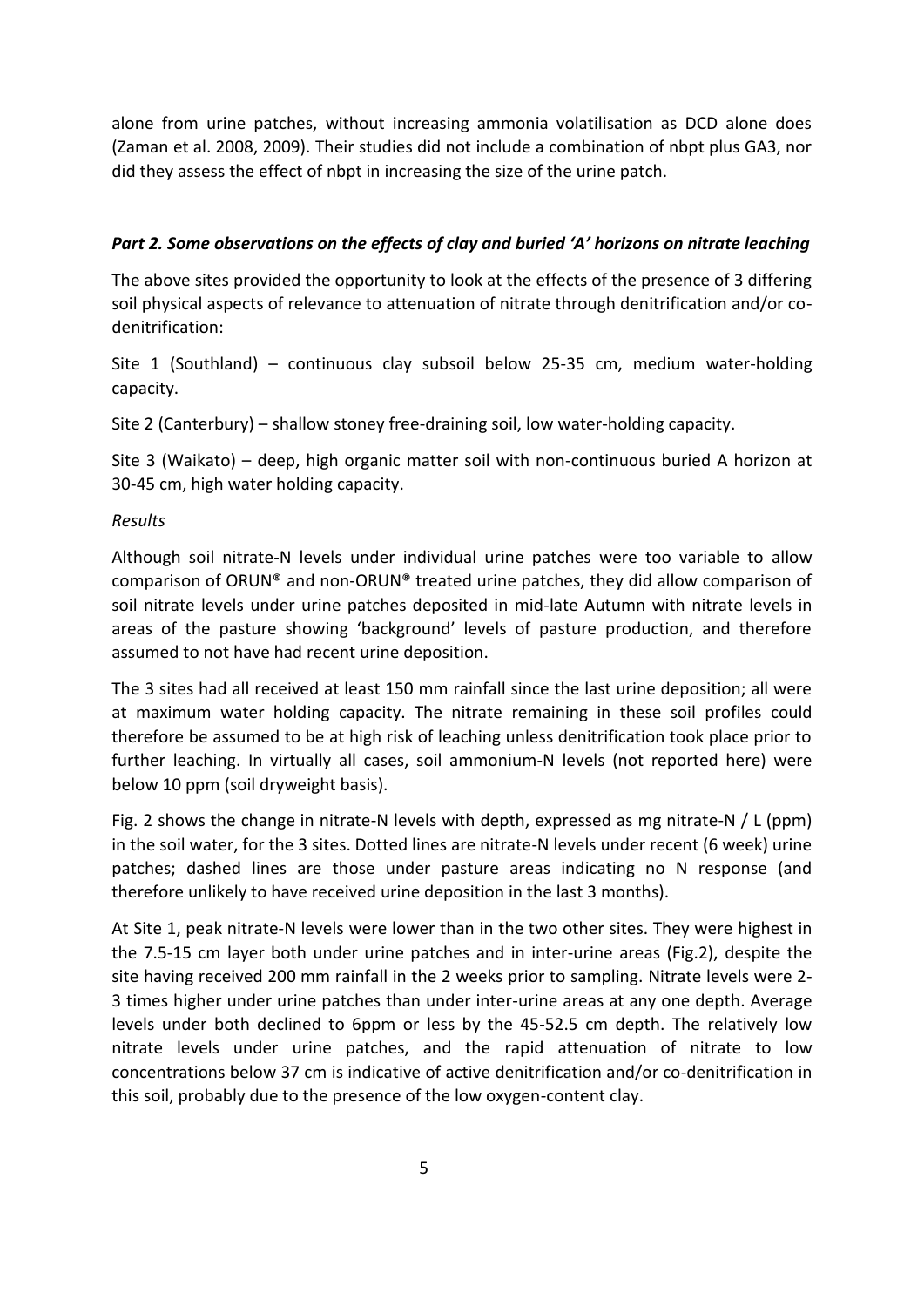

At Site 2, nitrate-N peaked at a very high level off 199 ppm in the 0-7.5 cm layer under urine patches, and declined rapidly from there (Fig.2). The peak of 58 ppm in inter-urine areas occured in the 7.5-15 cm layer, then declined steadily. This situation, given the high rainfall in the trial period, suggests that nitrification of ammonium-N was slow on this soil, probably due to low soil organic matter levels combined with low soil temperatures ( $5^{\circ}$ C). Denitrification and/or co-denitrification may also be higher than assumed.

At Site 3, changes in nitrate-N levels were more complex. Under urine patches, levels steadily increased until a peak of 160 ppm in the 30-37.5 cm depth, then declined (Fig. 2). In inter-urine areas however, levels were relatively consistent with depth, except near the buried 'A' horizon, most typically at 22.5-30 cm, where slightly lower levels occurred. The data indicates relatively little denitrification overall in this well-aerated soil; the peak in nitrate levels under urine patches at 30-37 cm probably reflects drainage movement since the last grazing (to be modelled) using daily rainfall data).

#### **Conclusions**

In conclusion, the studies reported here indicate that the optimum method for reducing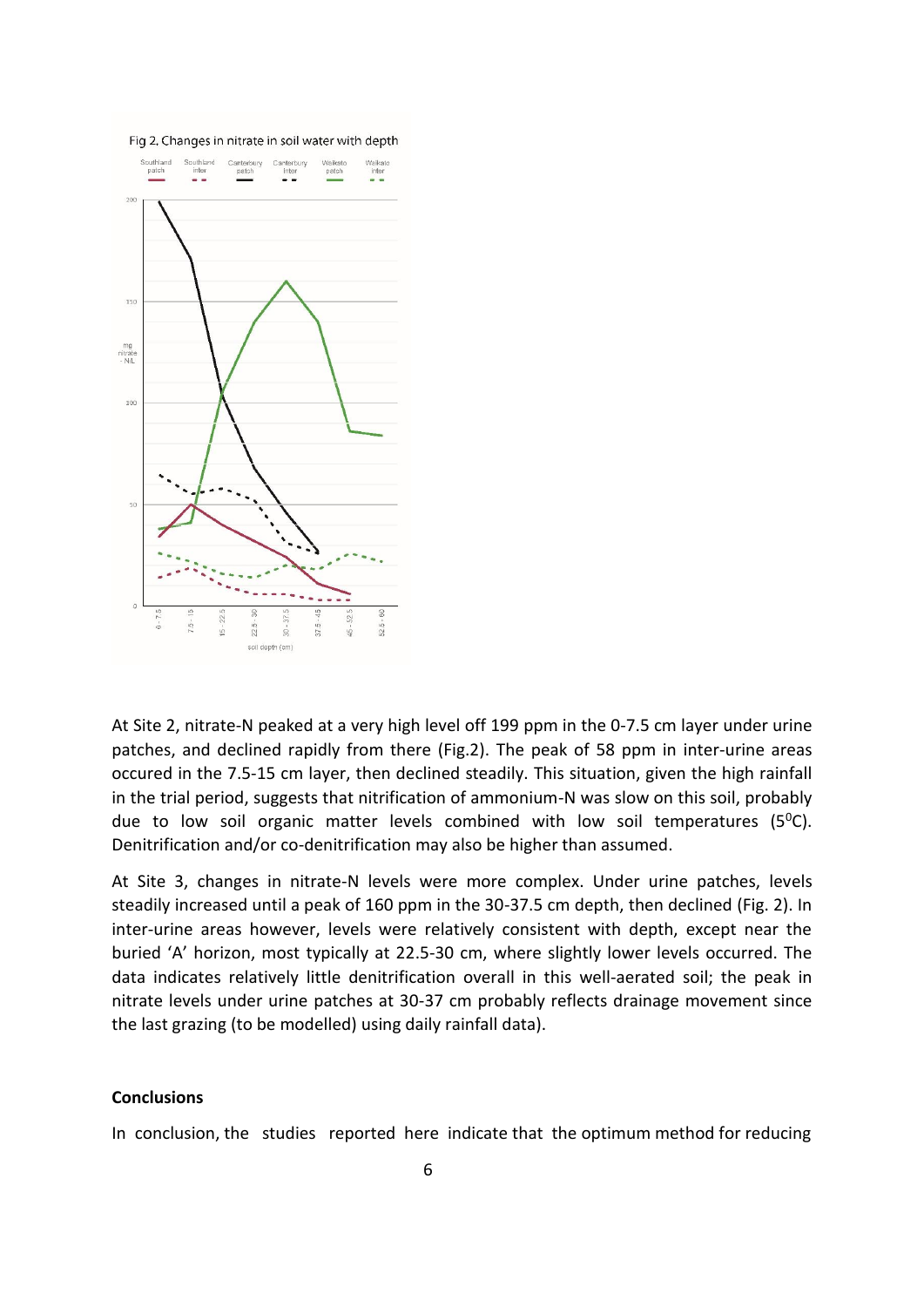nitrate-N leaching losses in autumn, from urine patches in particular, is likely to vary between soil types.

In some soils, particularly those with restricted drainage and/or active denitrifier populations, denitrification of urine-derived nitrate in the soil itself may be more important that groundwater nitrate denitrification in attenuating nitrate deliveries to lakes.

It is known that losses of nitrate and nitrous oxide from cow urine patches need to be reduced, mainly because of the harm they bring to the environment. Co-denitrification of urine-N, while not environmentally harmful, can represent huge economic losses (Selbie et al. 2015). This is particularly true in low clover content, fertiliser-N dependent pastures. In these conditions, we believe that co-denitrification could be causing net reductions in total soil N over time.

The treatment of autumn-applied fresh urine patches with ORUN® has been shown to increase urine patch pasture growth and N uptake. Although the increases were less than those obtained in spring, they were nevertheless very worthwhile.

Initial work with the polymeric mineralisable carbon source AlpHa® added to ORUN® (ORUN®PLUS) indicate that it can considerably reduce autumn nitrate leaching and  $N_2O$ losses compared to ORUN® alone, although this may be at the expense of some growth response on some soil types, perhaps those with high urease activity levels.

Ideally, the primary objective should be to increase recovery of urine-N by the pasture, as this will automatically reduce nitrate leaching losses. Logically, the best way to do this is to maximise the area of pasture that can access urine-N by first locating *fresh* urine patches, then treating them with the optimum products for the soil type.

ORUN® is the first treatment available for this purpose. Others are bound to follow. The first commercially-sized pre-production Spikey (Spikey®2) has now been built and is being demonstrated on dairy farms (Fig. 3).



Fig.3. The first commercially-sized pre-production Spikey®2 (minus the foldable/removable side modules) being demonstrated on a Landcorp dairy farm near Wairakei.